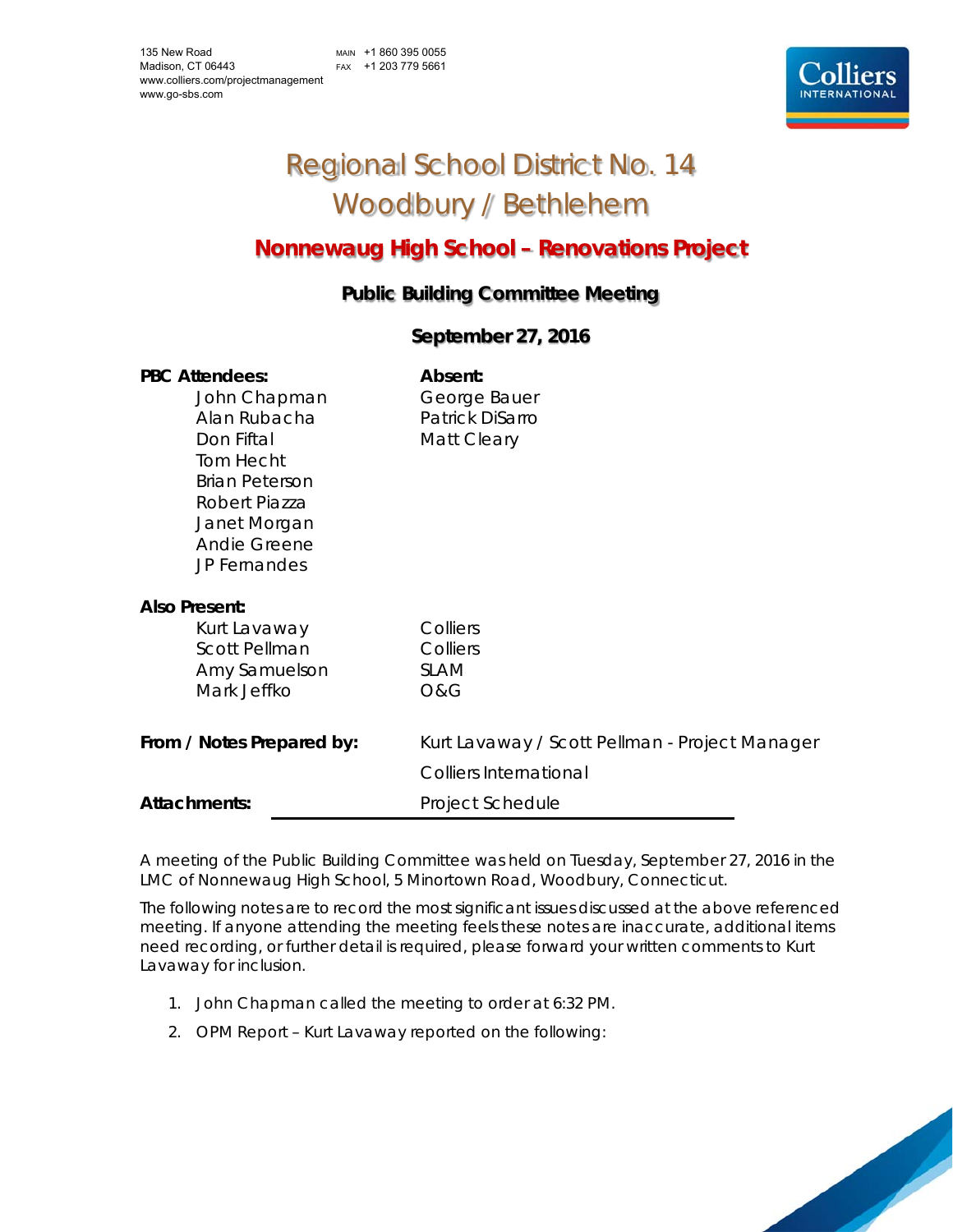

- 9-19-16 The team met with the Town departments and officials along with the design team (representatives from SLAM, BSC and CES). The project team provided an update on the projects status. There were a few questions regarding the development of the site. The building official asked questions on accessibility and the health department asked questions regarding the existing water and well locations. Inland Wetlands and Zoning department thought everything looked good and did not see any problems with approvals. The Fire Marshal thought she could handle the review at the DD phase with the staff she has currently. The building department believes they can also handle it. Colliers will also request an RFP for the building review in case the building department does not have enough staff to complete a detailed review.
- The design team met with user groups and administrators to review the current drawings and floor plan layouts.
- Colliers and SLAM are working on the eligibility package for reimbursement to achieve renovation status from OSCG. The team is hoping to submit the package by the end of next week. The State review process should take no longer than 30 days form when it is submitted.
- The team is still working on the sample warranty from the roof coatings manufacturer. Eagle roofing has been maintaining the roof – it's not known if they are the preferred manufacturer to maintain warranty.
- Coordination meeting took place today with Colliers, Langan and Mike Molzon prior to start of Phase II site testing to review locations, schedule and impact to the school.
- Schematic Design cost estimate / budget reconciliation will take place on Oct 26th.
- The reconciled Schematic Design cost estimate and list of VE items should be ready for review with the building committee on Nov. 8th.
- 3. SLAM Design Update

Amy Samuelson presented the following:

- SLAM attended the meeting with the Town departments and officials and presented the site and floor plans showing the intended design.
- The Town building official and Fire Marshal were not interested in formally discussing future code modifications at this time. The Fire Marshal stated that she will look for any existing code modifications for the 1999 project.
- On 9-14 there was a full day of department meetings with an additional 3 meetings yesterday to complete the user reviews and validation of space requests and specific programmatic needs.
- SLAM has added staff for production of schematic design current building is existing non-compliant so a new vestibule and lobby will have to be part of student services building to meet code requirements. The lobby addition will require the existing fire wall to be extended and modified. The fire wall is still required even with the addition of sprinklers. The project is improving the existing condition by adding sprinklers and additional gym egress. Fire walls have limitations with opening up to 25% of the wall area however this should still allow for the traffic flow inside the building that they want for the project.
- SLAM will apply for plumbing modification for plumbing count non simultaneous occupancy.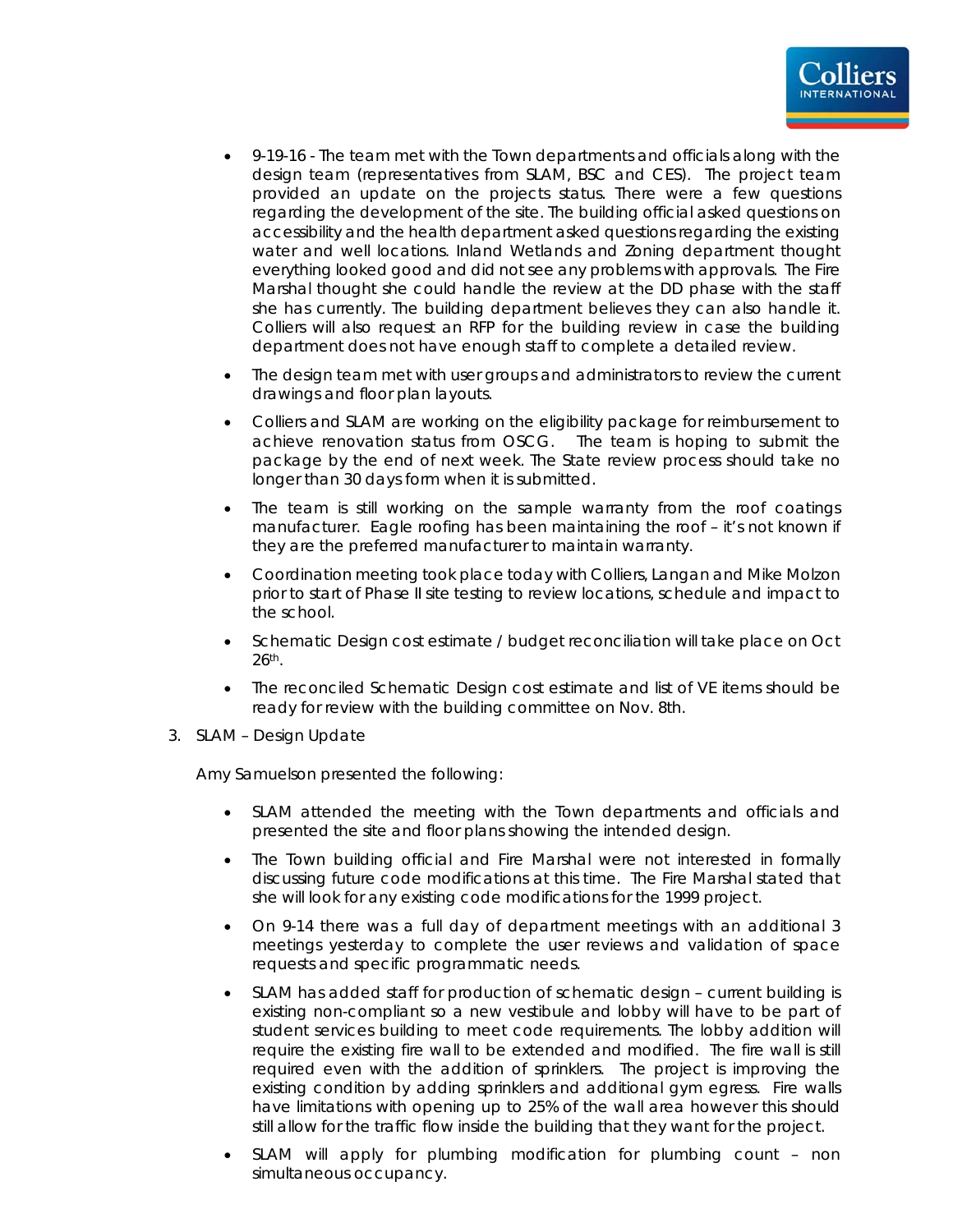

 Gym design – the school has requested that the new bleachers be designed to hold 800 seats to allow class L tournaments. Design team has challenged one of the bleacher manufacturers to accommodate 800 seats within the area provided for seating.

Committee request - Provide colored floor plans for presentation on web site. Look at other images appropriate to communicate the project.

- 4. Geotechnical Services Proposal
	- Scott Pellman from Colliers presented the 8 proposal responses received for geotechnical services. The scope was modified to change the test pits to borings to minimize disturbance and cost. The 7th and 8th bidders did not acknowledge the addenda and were therefore rejected.
	- GNCB: the apparent low bidder has been fully vetted for scope and Scott mentioned that they were the only consultant to visit the site.
	- John Chapman made a motion to select GNCB seconded by Robert Piazza - unanimous vote, 9-0
- 5. Other Business
	- John Chapman stated that the working group participated in a meeting with a small community focus group to get ideas and reactions to the current direction of the project.
	- JP Fernandes asked that Colliers add milestone dates to the overall project schedule for the next issuance.
- 6. Public Comment None

The next meeting will be held at **6:30 PM** on **Tuesday October 11, 2016** in the High School Library Media Center, located at 5 Minor Town Road, Woodbury, CT. Additional meetings will be determined.

Motion to adjourn made by John Chapman, Second by JP Fernandes Meeting Adjourned at 7:09 PM.